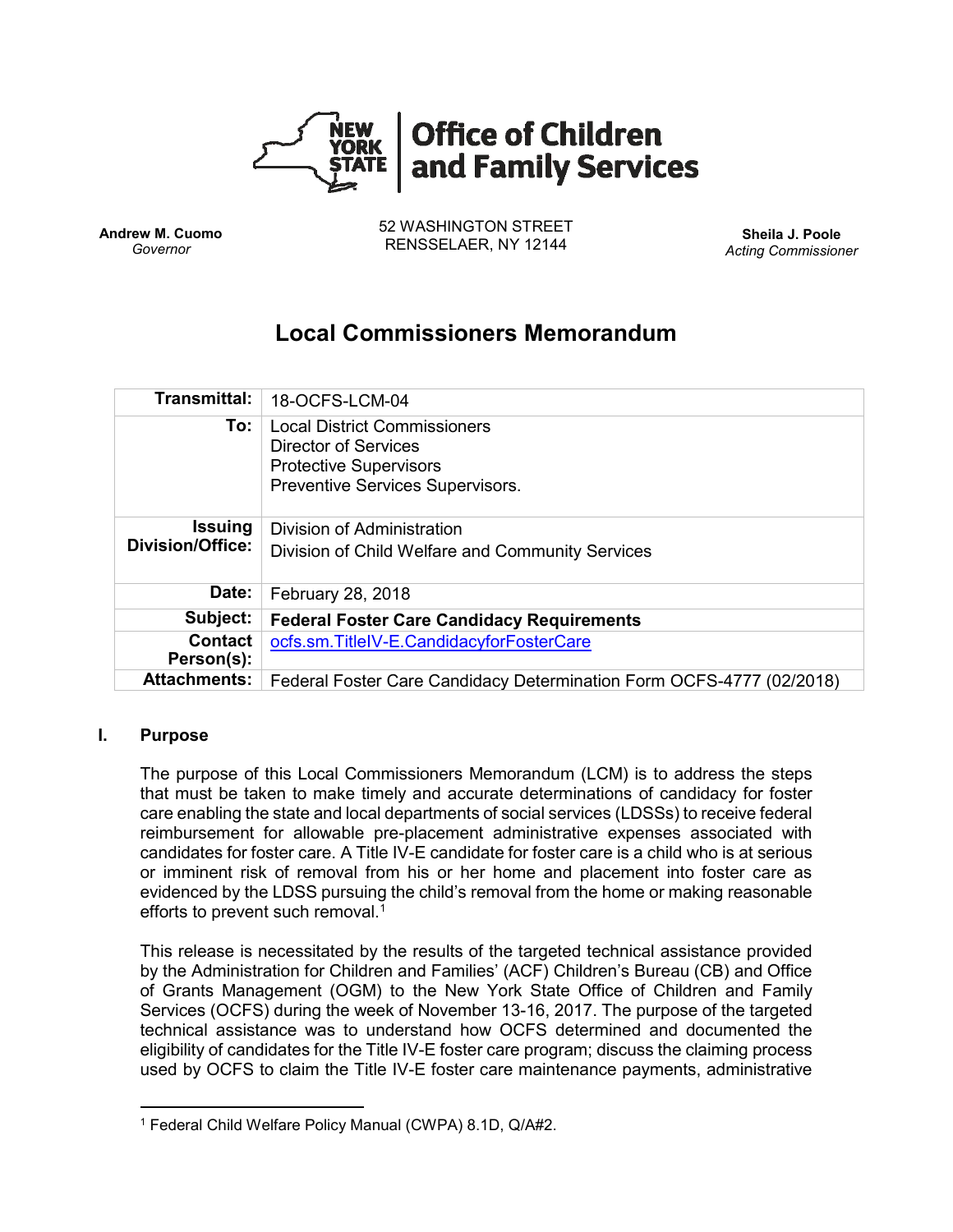cost, federal financial participation rates, and supportive documentation; and discuss the Title IV-E claims for training.

## **II. Background**

During the November 2017 targeted technical assistance, a sample of thirty (30) candidate case files were reviewed from the Title IV-E claiming period of April 1, 2017, through June 30, 2017. The sample cases were randomly selected from a universe of pre-foster care placement cases from all LDSSs, except New York City.

Only four (4) of the 30 cases or 13 percent were determined to have satisfied the Title IV-E federal eligibility requirements for claiming pre-placement administrative costs associated with foster care candidates, based on the required documentation either in the case record or through court petitions. The remaining cases in the sample (26 of the 30 cases or 87 percent) reviewed did not have the acceptable documentation to meet the federal Title IV-E foster care candidate requirements for pre-placement administrative costs.

## **Other Findings of the Targeted Technical Assistance:**

In the cases reviewed during the targeted technical assistance week, the following was discovered:

- Incomplete service plan (Family Assessment Service Plan) documentation that describes the behaviors or concerns that place the child at serious or imminent risk of removal from his or her home and placement into foster care and describe the services being offered or provided to prevent placement.
- Case plans without parent/guardian, and caseworker signatures, or documentation as to the efforts made to obtain the parent's/guardian's signature.
- Insufficient risk assessment(s) of all children in the home or the risk assessment did not detail how the child was at serious or imminent risk of placement into foster care.
- No program choices were selected for cases that were considered by the LDSS to be Title IV-E candidates for foster care.
- Case records contained a discussion of the need for services, but no documentation of referrals for such services.

These findings resulted in ACF determining that New York State can only claim 13 percent of the total dollar amount for rest-of-state<sup>2</sup> LDSS Title IV-E pre-placement administrative costs for candidate for foster care cases. This total percentage of candidate for foster care cases, which excludes New York City, represents the extrapolation of the case review findings. The Title IV-E candidate cost claims representing 13 percent of the amount identified as Title IV-E allocable through the state's cost allocation plan will be allowed for two quarters, October 1, 2017 – December 31, 2017, and January 1, 2018 – March 31,

 $\overline{a}$ <sup>2</sup> This penalty is not applied to New York City's federal Title IV-E reimbursement for allowable administrative expenses associated with foster care candidates for the periods indicated.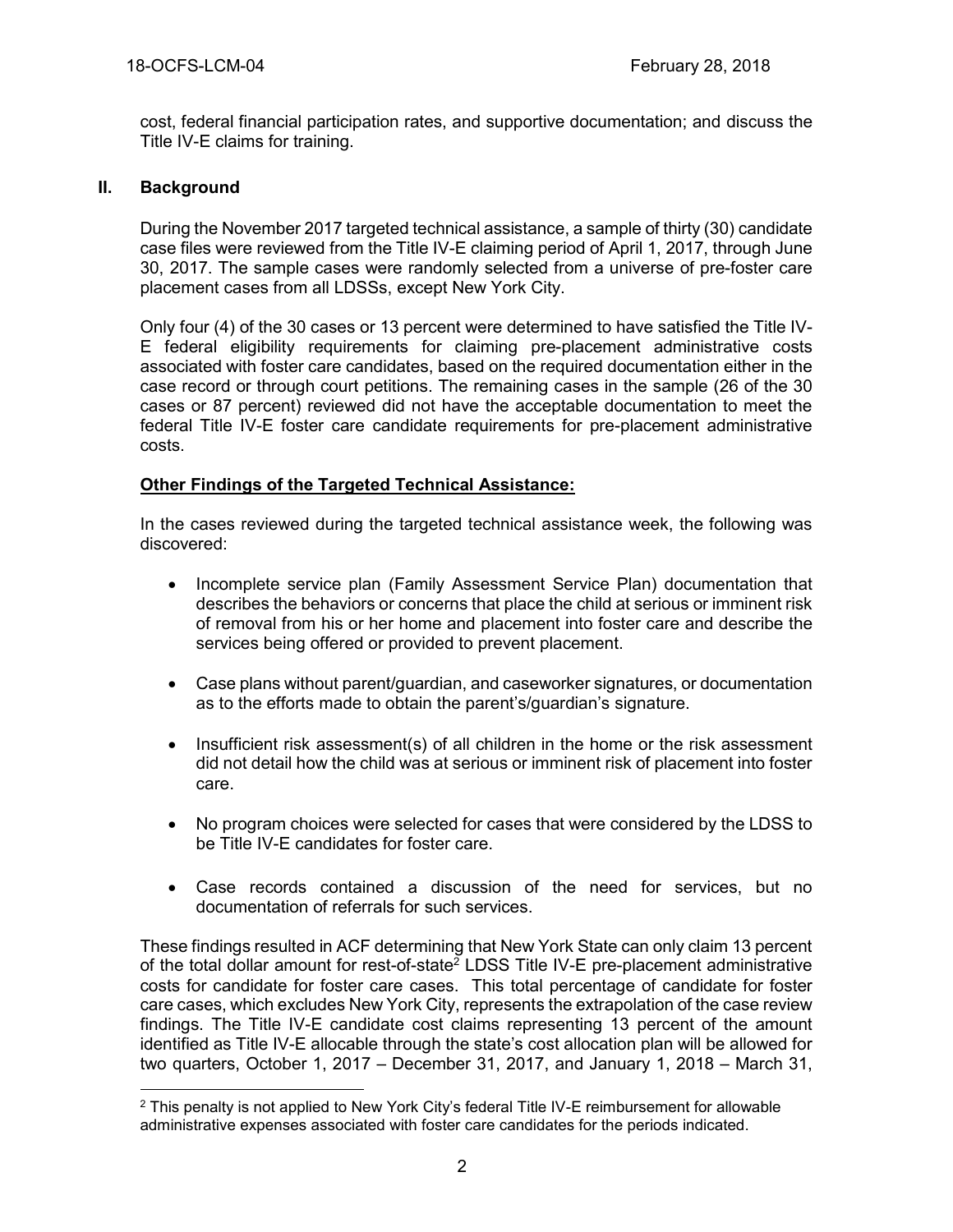2018. This result calls for renewed emphasis on caseworker training and case documentation of candidacy cases.

#### **III. Program Implications**

Another finding of the November 2017 targeted technical assistance was a lack of common understanding at the LDSS level of the subject of candidates for foster care, of the documentation requirements and how candidates for foster care relate to recipients of mandated preventive services.

## *1. Who is a candidate for foster care?*

A candidate for foster care is a child who is at serious or imminent risk of removal from his or her home and placement into foster care, as evidenced by the LDSS pursuing the child's removal from the home or making reasonable efforts to prevent such removal.<sup>3</sup>

#### *2. What benefit is there to New York State or a LDSS when a child's Title IV-E foster care candidacy is determined adequately and in a timely manner?*

Federal Title IV-E financial participation for administrative costs may be claimed in cases where a child is determined and adequately documented as a candidate for foster care regardless of whether the child is placed in foster care and becomes a recipient of Title IV-E foster care benefits. To receive Title IV-E administrative reimbursement for candidates for foster care, an individual, child-specific documented determination must be made.

# *3. What are allowable administrative costs for candidates for foster care?*

Allowable administrative expenses associated with foster care candidacy include preplacement administrative activities associated with plan development, judicial determinations/court participation, and activities related to the referral process. 4

#### *4. What are the acceptable methods of documenting that a child is a candidate for foster care benefits?*

The federally acceptable methods are

- a. a defined case plan/case record which clearly indicates that, absent effective preventive services, foster care is the planned arrangement for the child; or
- b. an eligibility determination form that has been completed to evaluate the child's eligibility under Title IV-E; or
- c. evidence of court proceedings in relation to the removal of the child from the child's home, in the form of a petition to the court, a court order or a transcript of the court's proceedings.<sup>5</sup>

 $\overline{a}$ 

<sup>3</sup> CWPA 8.1D, Q/A#2.

<sup>4</sup> 45 CFR 1356.60(c). CWPA 8.1B, Q/A#10 & 8.1D, Q/A#8. Department Appeals Board Decision No 844.

<sup>5</sup> CWPA 8.1D, Q/A#2.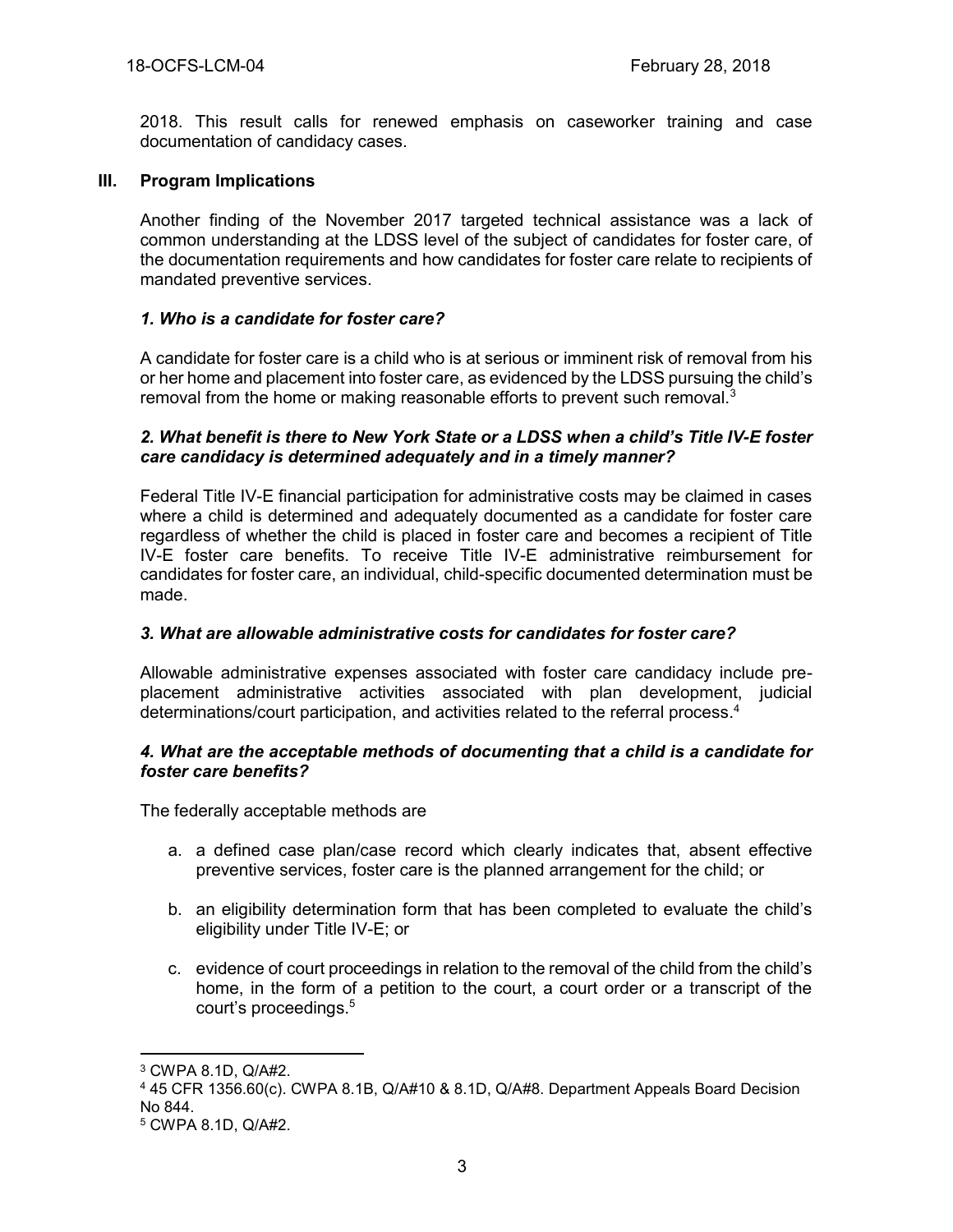# *5. Must Title IV-E foster care candidacy be periodically reassessed?*

Yes. To continue to claim Title IV-E for pre-placement administrative costs associated with candidates for foster care, a new determination must be conducted every six months documenting the justification for retaining the child in candidacy status for longer than six months. 6

#### *6. Does a determination of eligibility for mandated or non-mandated preventive services satisfy the standards for a candidate for foster care?*

No. A determination of eligibility for mandated or non-mandated preventive services in accordance with New York standards, in and of itself, **does not** satisfy the federal Title IV-E candidacy requirements.

#### **A. REQUIRED CANDIDACY DETERMINATION AS DOCUMENTED IN THE CHILD'S CASE PLAN**

To satisfy federal candidate for foster care requirements based on the child's case plan/case record, the child's case record must include

- a statement that the child is in *serious* or *imminent* risk of placement into foster care and a description of the circumstances in the home that place the child at imminent or serious risk of removal from the home;
- a description of services offered or provided to the parent/guardian to prevent removal;
- an indication that foster care will be the result if the services described in the plan are not offered or provided; and
- evidence of participation by the child's parent(s) or guardian(s) in the development of the Family Assessment and Service Plan (FASP) as documented by the parent's or guardian's signature on the child's FASP or by documentation in the case record of the efforts made by the LDSS or the voluntary authorized agency to engage the parent in participation in the development of such FASP, including, where applicable, documentation of the refusal or inability of the parent or guardian to participate. 7

A child also cannot be considered a candidate for foster care when the LDSS has no formal involvement with the child or simply because he or she has been described as being "at risk" due to circumstances such as social/interpersonal problems or a dysfunctional home environment; and not solely because the LDSS is involved with the child and his or her family. Individualized determinations that a child is at serious or imminent risk of removal must be completed. Such determinations must be made and documented on a case by case basis.

 $\overline{\phantom{a}}$ 

<sup>6</sup> CWPA 8.1D Q&A #9.

<sup>7</sup> CWPA 8.1D, Q/A #8.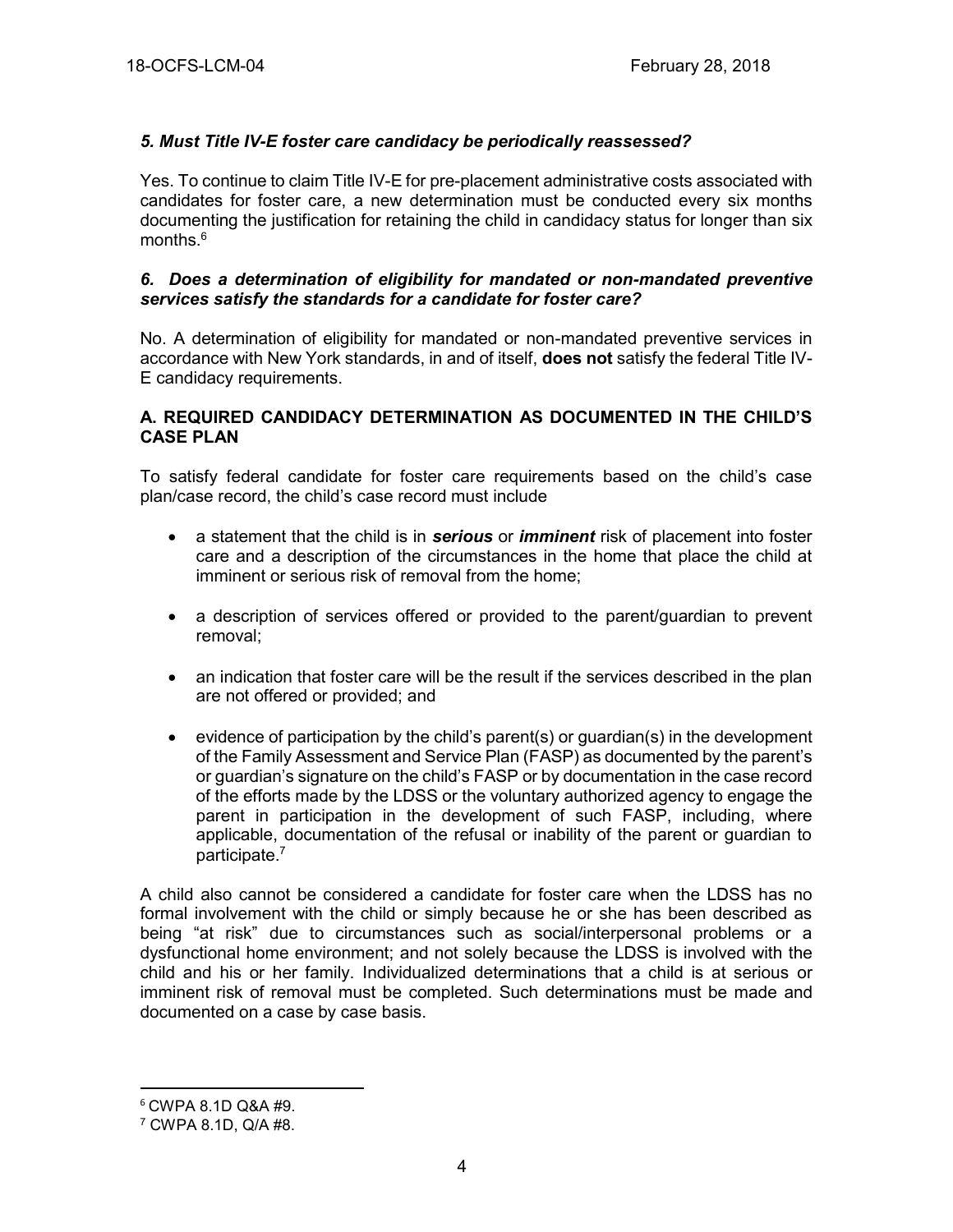Not only must the case plan/case record clearly indicate that, absent effective preventive services, foster care is the planned arrangement for the child; but the case plan/case record must document that preventive services have been offered or provided to the child and/or family. While it is noteworthy that discussions based on the need for services are regularly held, it is imperative that the conversations are followed up with referrals, particularly when pertaining to mandated preventive services.

#### **B. FOSTER CARE CANDIDACY DETERMINATION BASED ON COURT PROCEEDING**

To satisfy federal candidate for foster care requirements based on evidence of a court proceeding, the child's case record must include

- a signed and dated petition filed in the Family Court under Article 3, 7, 10 or 10-C of the Family Court Act or section 358-a of the Social Services Law; and
- a description of the services offered or provided to the parent/quardian to prevent removal.

## **C. SIX MONTH RE-DETERMINATION FOR FOSTER CARE CANDIDACY**

After a child has been initially determined to be a candidate for foster care, justification for the child to continue to be considered a candidate for foster care must be re-determined and documented every six months thereafter for Title IV-E reimbursement for administrative costs to continue.

Where candidacy is based on documentation in the child's case plan, the re-determination must include the same findings and documentation as stated in section A above.

Where candidacy is based on court proceedings, the re-determination must include documentation that the child remains in imminent or serious risk of placement into foster care but for the provision of preventive services, along with the services offered or provided to address such risk.

#### **Statewide Corrective Action:**

The federal government is requiring New York State to implement a statewide corrective action plan, which must include New York City, in order for the state and LDSSs to continue to receive Title IV-E reimbursement for administrative costs associated with candidates for foster care after March 31, 2018. This LCM sets forth the steps that LDSSs must take regarding the determination and documentation for candidates for foster care. Those steps are:

• **At initial determination of candidacy for foster care, the LDSS caseworker**  *must* **complete the** *Federal Foster Care Candidacy Determination Form*  **(OCFS-4777) for each individual child who is being considered as a candidate for foster care. The OCFS-4777, along with the documentation that supports the finding that the child is a candidate for foster care as referenced above,** *must* **be stored in the child's case record.**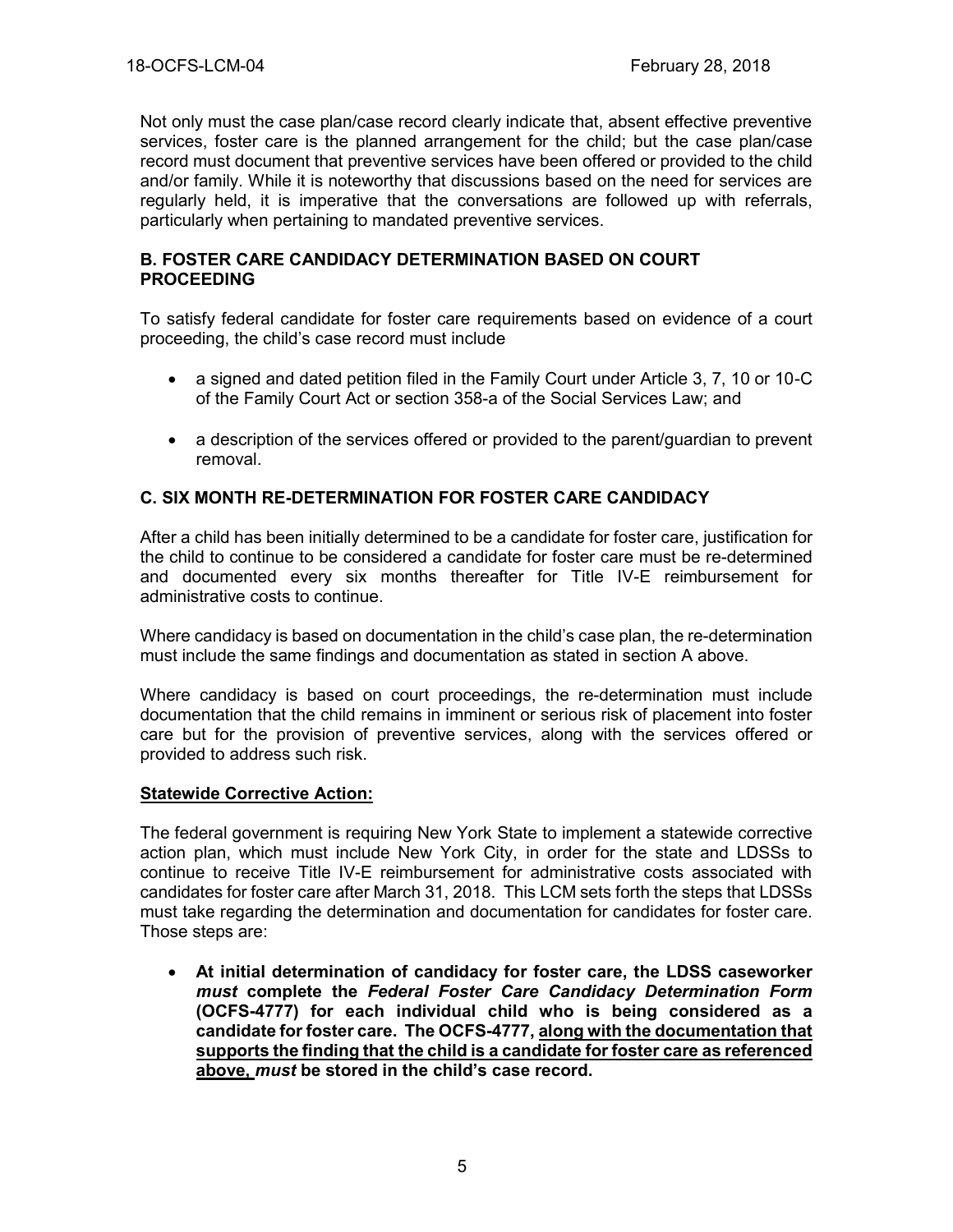• **So long as the child is being treated and claimed as a candidate for foster care, every six months the LDSS caseworker** *must* **complete a six-month redetermination that the child continues to be a candidate for foster care using the** *Federal Foster Care Candidacy Determination Form* **(OCFS-4777). This**  *must* **be stored in the child's case record/case file along with the appropriate supporting documentation and the prior completed determination forms.**

The procedures set forth in this release regarding the initial determination of a child as a candidate for foster care and the re-determination take effect immediately with the issuance of the release.

Regarding the timing of such determinations, for the initial determination, this would apply to all preventive and protective services cases opened on after the date of this release. As for cases opened as preventive or protective services cases prior to the issuance of this release, the initial determination of a candidate for foster care must be made at the point of the LDSS re-determination of preventive or protective services eligibility. The redetermination of foster care candidacy must then be made every six months thereafter where the child is considered and claimed as a candidate for foster care.

Claiming for the child as a candidate for foster care must cease should the child be placed into foster care or where the child is no longer in serious or imminent risk of placement into foster care.

OCFS will continue to inform LDSSs of any subsequent guidance received from the federal government on this subject.

#### **IV. System Implications**

The *Activities* window in CONNECTIONS was recently updated to include requirements to document information regarding candidates for foster care. Activity codes were added to the *Activities* window regarding Initial Candidacy Determination (S400); Six-Month Candidacy Redetermination (S410); and Candidacy Ended (S420). These changes were necessary to secure federal and state reimbursement for allowable pre-placement administrative expenses associated with candidates for foster care.

Timely and accurate data entry is not only good casework practice, but is essential for a LDSS to receive the maximum allowable federal and state reimbursement, related to candidates for foster care, for which the LDSS is eligible. Failure to record activities correctly may adversely affect reimbursement that LDSSs may receive for candidates for foster care expenditures.

Listed below is a brief overview of the changes that affect the child-specific determination for candidates for foster care process and what information must be recorded for each of the new activity codes:

#### **Initial Candidacy Determination** (Activity Code S400)

*Please note that these activity codes do not contain hard edits; therefore, for each Modifier you must carefully make your selection based on the guidance below:*

o Child determined to be a candidate for foster care: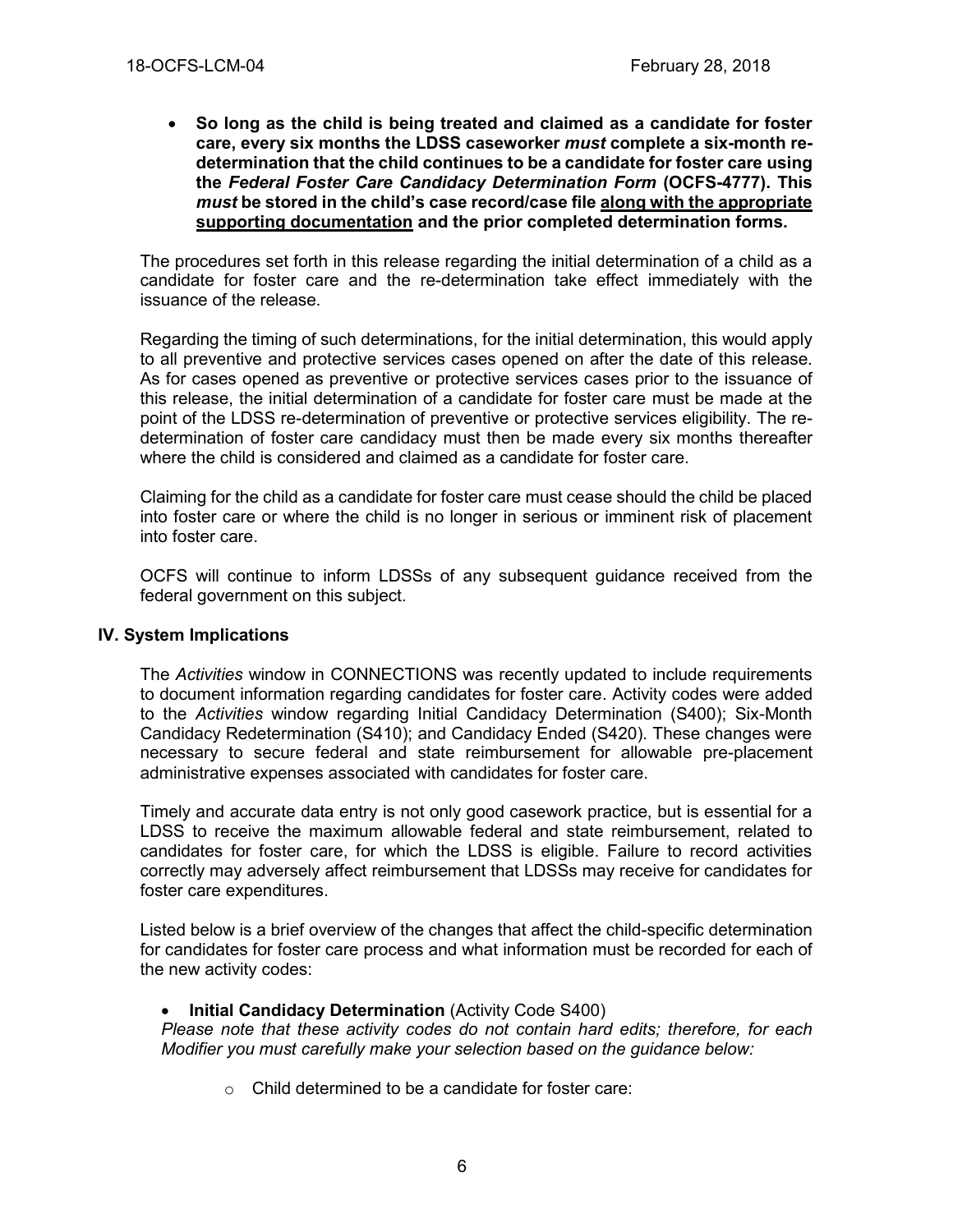- "Event Date" Enter the date that reflects when the child-specific determination for foster care candidacy was completed. This will start the date of eligibility for allowable pre-placement administrative expenses associated with candidates for foster care.
- Under Modifier A: "Status" you must select "Candidate."
- Under Modifier B: "Based On" you must select which method of documentation was used that led to a child-specific determination for foster care candidacy:
	- Case Record (See Section III. A. for criteria)
	- Court Petition/Order (See Section III. B. for criteria)
- o Child determined to **NOT** be a candidate for foster care:
	- "Event Date" Enter the date that reflects when the child-specific determination for foster care candidacy was completed.
	- Under Modifier A: "Status" you must select "Not a Candidate."
	- Under Modifier B: "Based On" you must select "NA."

#### • **Six-Month Candidacy Re-Determination** (Activity Code S410)

After a child has been initially determined to be a candidate for foster care, justification for the child to continue to be considered a candidate for foster care must be redetermined and documented every six months thereafter for Title IV-E reimbursement for administrative costs for candidates for foster care to continue.

*Please note that these activity codes do not contain hard edits; therefore, for each Modifier you must carefully make your selection based on the guidance below:*

- o Child determined to continue to be a candidate for foster care:
	- "Event Date" Enter the date that reflects when the child-specific redetermination for foster care candidacy was completed. This will continue the eligibility for allowable pre-placement administrative expenses associated with candidates for foster care.
	- Under Modifier A: "Status" you must select "Candidate."
	- Under Modifier B: "Based On" you must select which method of documentation was used that led to a child-specific redetermination for foster care candidacy:
		- Case Record (See Section III. A. for criteria)
		- Court Petition/Order (See Section III. B. for criteria)
- o Child determined to **NO LONGER** be a candidate for foster care:
	- "Event Date" Enter the date that reflects when the child-specific redetermination for foster care candidacy was completed.
	- Under Modifier A: "Status" you must select "Not a Candidate."
	- Under Modifier B: "Based On" you must select "NA."
- **Candidacy Ended** (Activity Code S420)

Should it be determined at any point while the case is open that such child is no longer a candidate for foster care, the date of such determination needs to be recorded in the "Event Date."